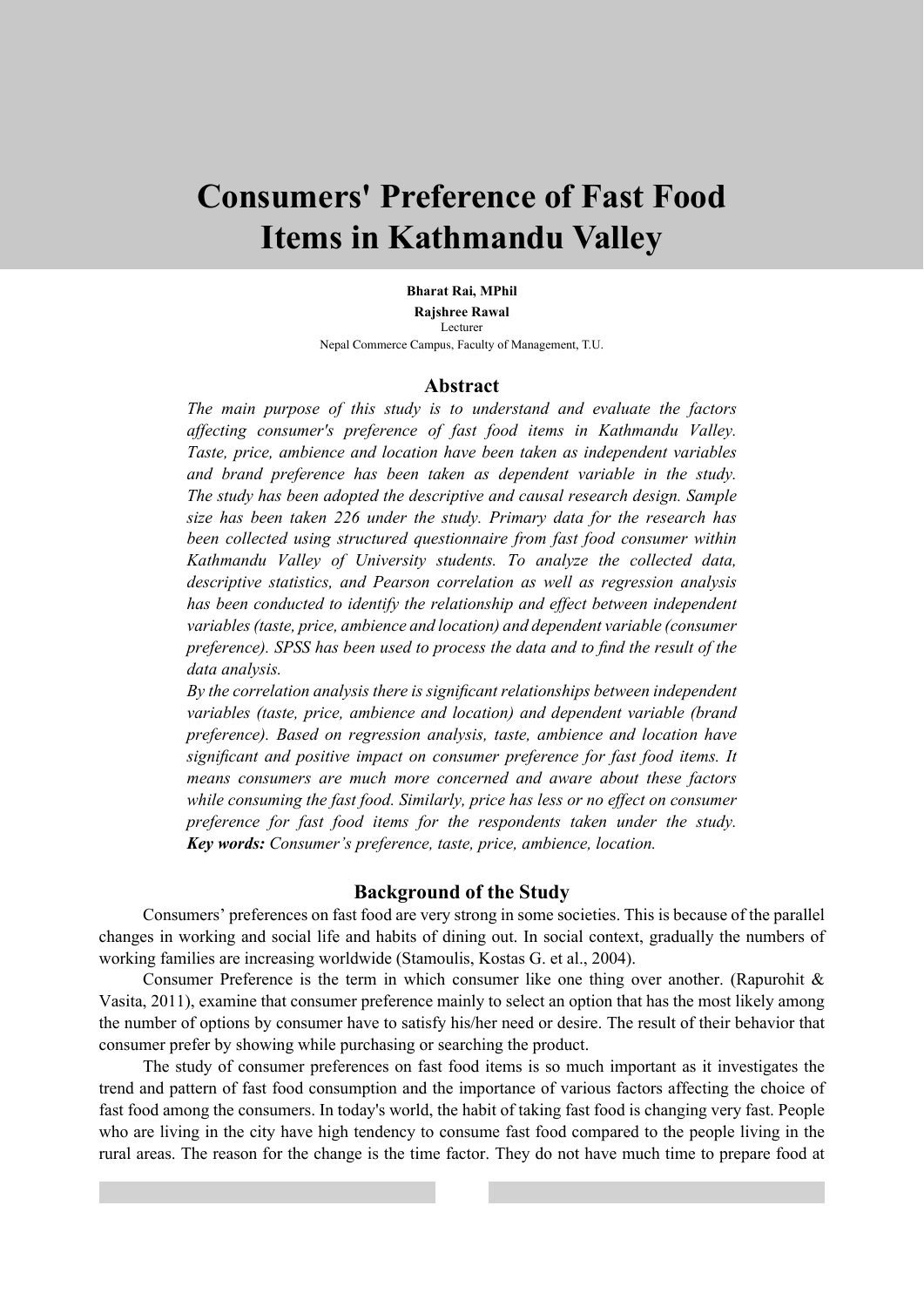their home. As society develops, the economic activities also expand. Therefore, people become busy and that discourages them to prepare food at their home. As such, the only alternative is to consume food that is prepared by others and preferably light in nature. While people select fast food, a number of factors are considered by them (Islam & Ullah, 2010).

In recent years, the major food consumption trend in urban parts of developing countries is that more consumers are eating increasingly more meals outside of their homes and most of the growth in away-fromhome eating has been in the fast food sector (Kaynak, Aksoy, & Kucukemiroglu, 1996). The interest shown at the national and internationals levels concerning the fast foods is derived from the scarcirty of time in a competitive, dyanamic and urban fast life(Platania & Privitera, 2006).

Normally job holders and students tend to have a busy schedule. Students away from their home have to cook themselves which not only affects their studies. They are often consciuos about how to save as much time as possible. In this regard fast food has help them manage their time and at least provide time for leisure (Kharel, 2015).

# **Statement of Problem**

There is an increasing trend of customer attraction towards the fast food restaurants and their items. The fast food industry is booming and it is very important to find out the reason behind people preferring to eat and the overall customer satisfaction from having fast food items. There are certain factors that people look for while eating out at fast food items, which needed to be highlighted. There are fast food items in Nepal such as, momo, pizza, burger, chowmein, fries, sausage, roll, sandwich etc., which are gaining a huge popularity in the Nepalese Fast food industry. Therefore, this research will find the answers to these questions:

- What are the determinants for choosing any fast food items?
- \* Is there relationship between Independent variables (taste, price, ambience and location) and Dependent Variable (Consumer Preference)?

# **Purpose of the Study**

The specific objectives are outlined below.

- \* To examine relationship between price, taste, ambience and location (independent variables) and consumer preference (dependent variable).
- \* To explore the impact of price, taste, location and ambience on the consumer's preferences on fast food items.

# **Hypotheses**

In order to find which factor most affects the consumer preference of fast food items, the following are the research hypotheses of the study.

- **H1**: *There is significance effect of taste on consumer's preference in consuming fast food.*
- **H2**: *There is significance effect of price on consumer's preference in consuming fast food.*
- **H3**: *There is significance effect of ambience on consumer's preference in consuming fast food.*
- **H4**: *There is significance effect of location on consumer's preference in consuming fast food.*

# **Literature Review**

Deivanai (2016) concluded that the Quality of product, Service quality, Environment internal and external, staff cooperation, Price, Taste of the product, convenient, place factors are responsible for satisfying nature.

Phan & Nguyen (2016) examined the impacts, which are both direct and indirect, of the four cores such Service quality and Food quality, Price and Environment elements on customer satisfaction as well as loyalty in the Vietnam fast-food restaurant segment nowadays. Furthermore, these findings also provide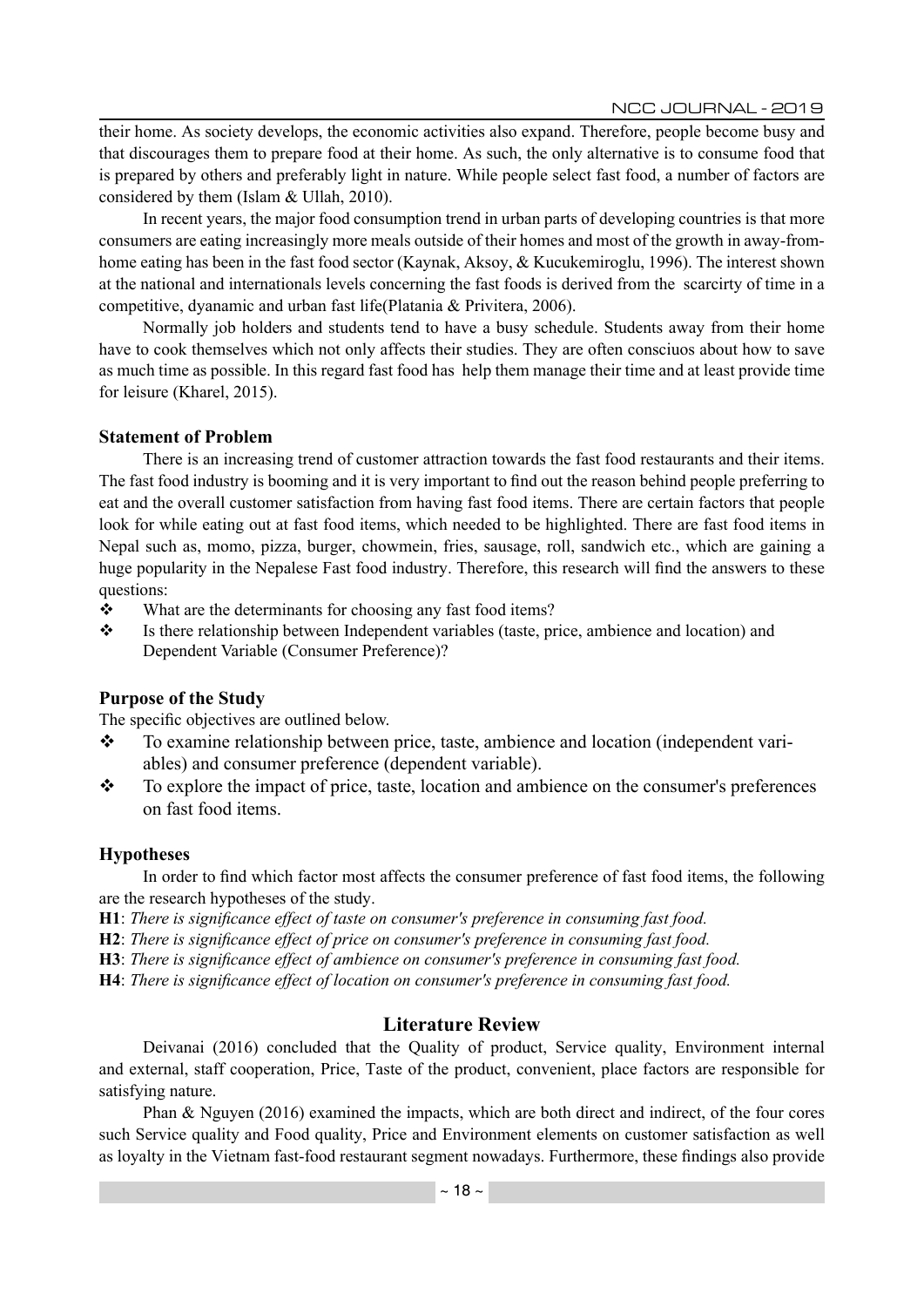useful strategies and understandable knowledge to improve and develop in Vietnamese fast-food restaurants as well as the satisfaction level from customers.

Naziret.al (2014) made a study to find out the factors that are important in satisfying fast food restaurant consumers. Customers prefer one restaurant over another on the basis of some factors/variables. The factors in our research on the basis of which preference is made are high quality of food, exceptional employee service, environmental and price and security. Some people consider price as an important factor in selecting a restaurant while some prefer quality and don't care of the high price.

Kumar and Radhika (2013) found that most of the consumers are satisfied with their choice of fast food outlets and would like to visit them often. From the study it can be concluded that the overall level of satisfaction of the respondents with regard to the service rendered at the fast food outlets is satisfactory. The study has brought out the customer preference of fast food and fast food outlets and also the factors that need to be improved.

Monteiro (2000) concluded that the important factors for the entire sample were quality of food, taste of the food, and hygiene and cleanliness, in descending order of importance, while availability of vegetarian choices, availability of new items, and cultural familiarity were the least important factors for the whole sample.

Prabhavathiet.al (2014) found that the affordable price of the menu and friends influence, Healthy menu and Service Quality, Taste and location proximity and Restaurant ambience were more important.

Islam & Ullah (2010) conducted the research and found that the consumers give most importance on brand reputation of the food item followed by nearness to receive and accessibility, similarity of taste with previous experience, cost and quality of the food, discount and taste, cleanliness and hygiene, salesmanship and decoration, fat and cholesterol level, and self-service factors.

Ashraf et.al (2014) concluded that the six factors are hypothesized such as quality of food, quality of service, variety of food, environment of the outlets, price of food and location convenience to influence consumer satisfaction in fast food marketing. The findings indicate that all of the factors except price of food have significantly impacted on consumer satisfaction.

Khan, Hussain  $&$  Yaqoob (2013) made a study and found that the service quality and brand are the key factors for satisfaction in fast food industry in Peshawar Pakistan. However there is a significant positive relationship between the Promotion, Service quality, Customer expectations, Brand, Physical Environment, Price, and Taste of the product to customer satisfaction.

Liu and Jang's (2009) study on ethnic restaurant in emotional influence to environmental dimensions was conducted and findings showed that environmental cleanliness and attentive service are two important areas where Chinese restaurateurs can make improvements. In addition; food taste and service reliability appear to bakery attributes for Chinese restaurants success. Overall, this study indicated that food quality, service reliability and environmental cleanliness were the three pivotal attributes to create satisfied customers and positive post-dining behavioral intentions.

#### **Conceptual Framework**

The theoretical framework is the structure that can hold or support a theory of a research study. This study intends to examine the factors affecting consumers' preference of fast foods items of

Based on above literature review the study suggets that the taste, price, ambience and location are the independent variable for brand preference for fast food items for the university stydents of Nepal.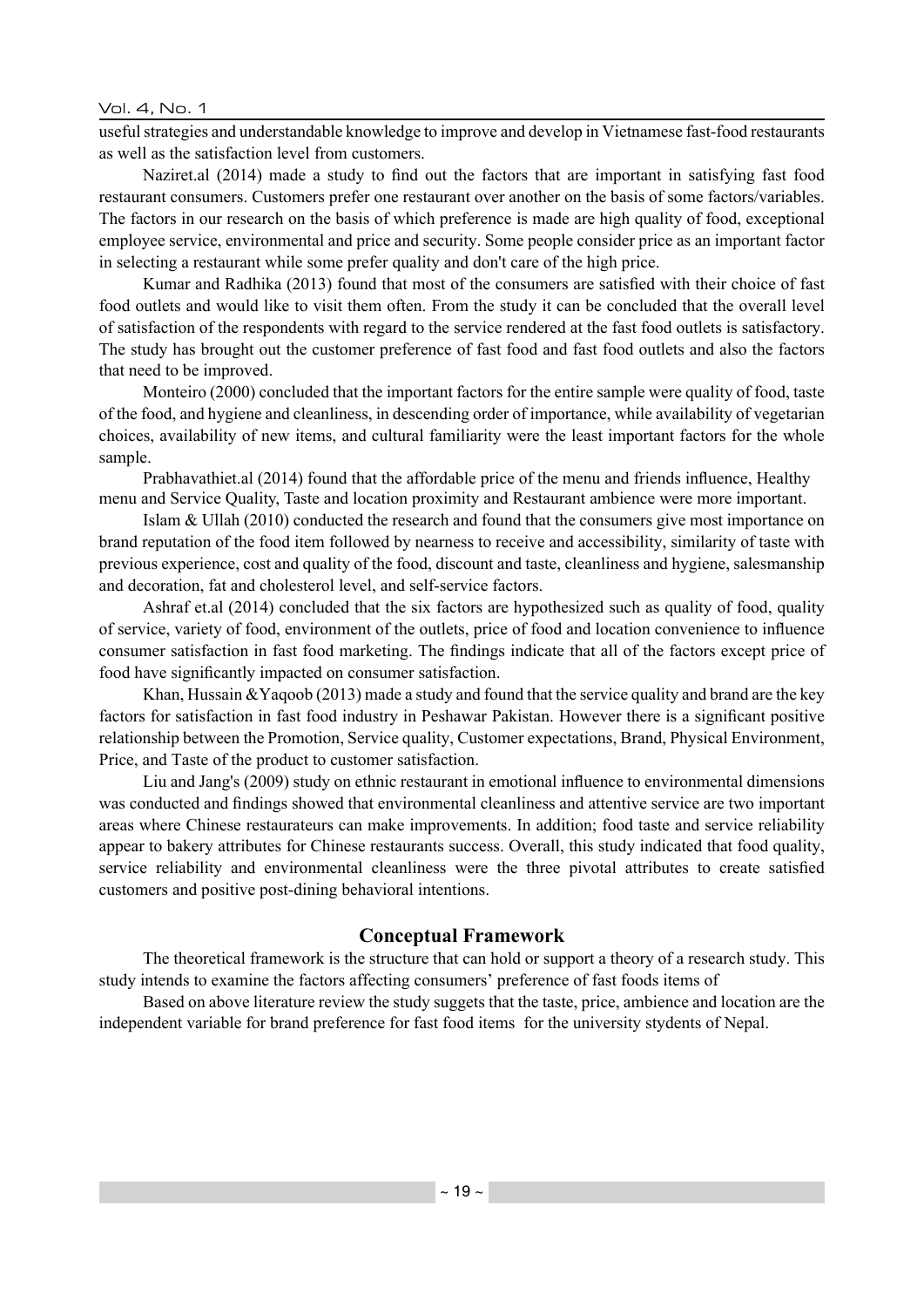

# **Research Methodology**

Descriptive research design has been used to describe the situation and causal research design has been used to explore the cause and effect relationships.

In this study, the questionnaire has been designed to assess the consumer preference of fast food items in Kathmandu Valley.

The total populations of the study are the consumers who consume the fast food items within Kathmandu valley who have different taste for the fast food items, price of the fast food, location and ambience of the fast food. The sample size selected for the survey is 226 respondents. The sampling has been done using non probability convenient sampling technique.

Mean, standard deviation has been used to describe the collected data and correlation has been used to explore the relationship between independent variables (taste, price, ambience and location) and dependent variable (consumer's preference), regression analysis has been used to identify the impact of four independent variables (taste, price, ambience and location) on dependent variable (consumer's preference) as well.

## **Data Analysis**

The data characteristics have been analyzed in terms of mean value and standard deviation of each of the variable taste, price, ambience, and location.

|          | л.   |           |
|----------|------|-----------|
|          | Mean | <b>SD</b> |
| Taste    | 3.89 | 0.38      |
| Price    | 3.65 | 0.502     |
| Ambience | 3.7  | 0.54      |
| Location | 3.81 | 0.43      |

Table No. 1 Descriptive statistics

*Source: Market Survey, 2018*

All variables were rated on the brand preference scale with a score of indicating 1=strongly disagree, 2=disagree, 3= neutral 4=agree and 5=strongly agree. The above table indicates that the descriptive statistics of brand preference in fast food items. The result has shown the mean score of taste, price, ambience and location are 3.89, 3.65, 3.7, and 3.81, respectively, which are more than average value, it indicates that the respondents are positively inclined towards the statement and agreed to brand preference. It shows that all respondents are agreed or strongly agreed towards the brand preference for fast food items consumption. Likewise, the standard deviations have been recorded to be ranging from 0.38 to 0.54 which are consistent. It shows that the variability of data collected is significant to be used for the purpose of study. Thus, it can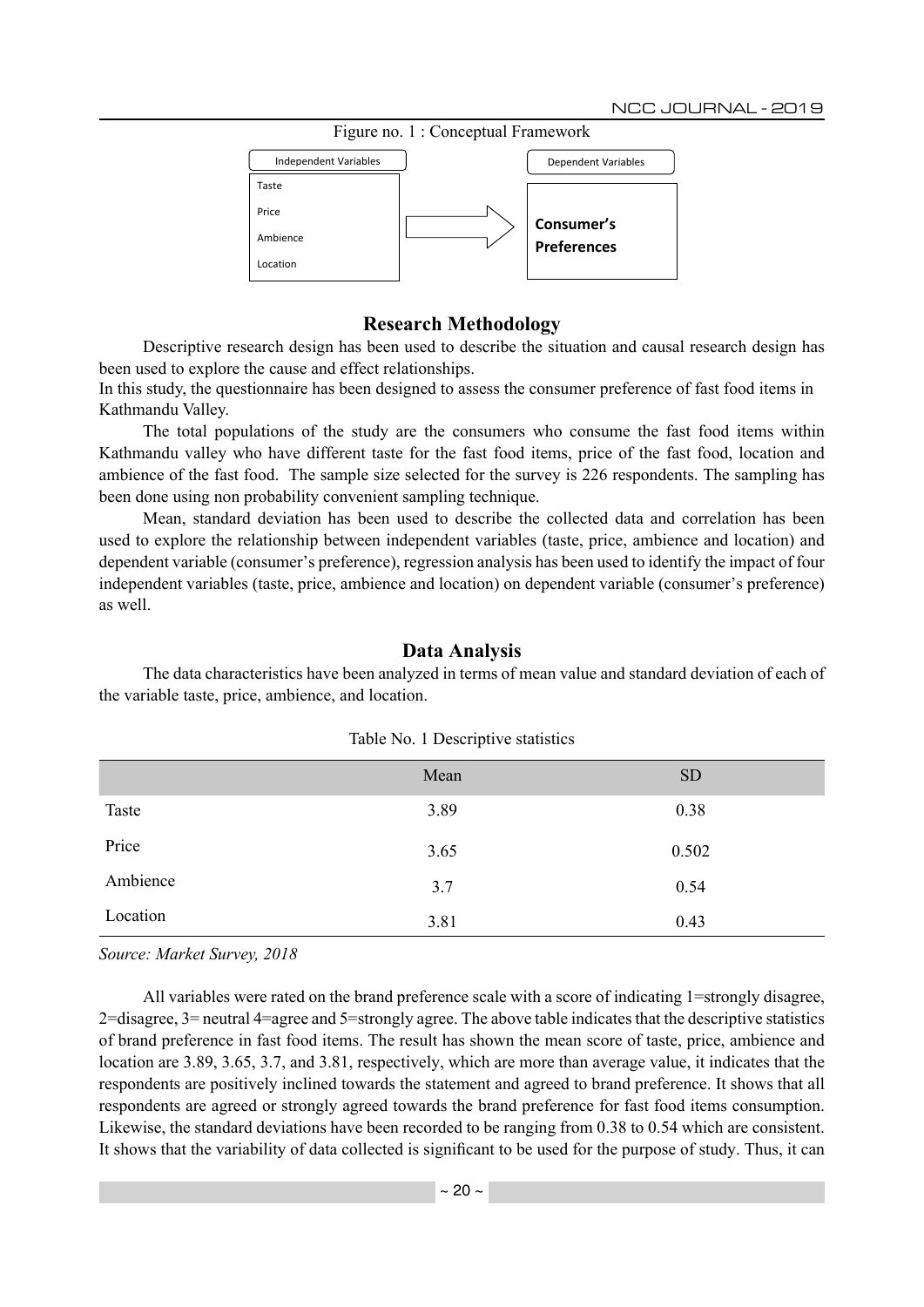be concluded that the consumers are agree with the statements that taste, price, ambience and location have significant influence on consumer brand preference while consuming the fast food items in Kathmandu. So, taste, price, ambience and location influence in the consumer purchasing of fast food items.

## **Correlation Analysis**

Pearson's correlation analysis has been carried out to analyze the degree of relationship between two or more variables and to know to what extent variables under study are correlated to each other.

| Table no. 2 Correlation Anarysis of Consumer Freierence and Independent Variables. |            |          |          |          |          |  |  |  |
|------------------------------------------------------------------------------------|------------|----------|----------|----------|----------|--|--|--|
| Pearson                                                                            | Preference | Taste    | Price    | Ambience | Location |  |  |  |
| Preference                                                                         |            |          |          |          |          |  |  |  |
| Taste                                                                              | .544**     |          |          |          |          |  |  |  |
| Price                                                                              | $337**$    | $.030**$ |          |          |          |  |  |  |
| Ambience                                                                           | $.518**$   | $.070**$ | $.616**$ |          |          |  |  |  |
| Location                                                                           | $.466**$   | $.020**$ | $.512**$ | .689**   |          |  |  |  |
| **. Correlation is significant at the 0.01 level (2-tailed)                        |            |          |          |          |          |  |  |  |

Table no. 2 Correlation Analysis of Consumer Preference and Independent Variables.

*Source: Market Survey 2018* 

The above table shows the result of the Pearson's correlation coefficient between consumer preference and the independent variables taken under study. The degree of correlation among the factors is different with the highest correlation value of taste ( $r = 0.544$ ,  $p < 0.05$ ) followed by ambience ( $r = 0.518$ ,  $p < 0.05$ ), location ( $r = 0.466$ ,  $p \le 0.05$ ), and price of the fast food ( $r = 0.337$ ,  $p \le 0.05$ ). The least correlated factor is price  $(r = 0.337)$  and highest correlated factor is taste  $(0.544)$  with consumer preference. The result demonstrates all the independent variables have positive and significant relationship with dependent variable at 1 percent level of significance because p value is less than 0.05.

## **Regression Analysis**

Linear regressions have been used to explore the impact of independent variables on dependent variable.

From the model summary table, the R value = 0.519,  $R^2 = 0.675$  and adjusted  $R^2 = 0.66$ . Adjusted  $R^2$ shows that 66 percent of the consumer preference can be explained by four independent variables (price, taste, ambience and location) and remaining 33% of consumer preference will explain by other factors for the buying of fast food.

From the ANOVA table, the estimated regression model is statistically significant ( $F = 11.745$ ,  $p =$ .000, df = 221). Four independent variables (taste, price, ambience, and location) have been good predictors for brand preference.

| Model      | Unstandardized Coefficients |            | <b>Standardized Coefficients</b> | T    | Sig. |
|------------|-----------------------------|------------|----------------------------------|------|------|
|            | B                           | Std. Error | <b>B</b> eta                     |      |      |
| (Constant) | 2.313                       | 0.289      |                                  | 8.01 |      |
| Taste      | 0.274                       | 0.103      | 0.24                             | 2.65 | 0.01 |
| Price      | 0.032                       | 0.082      | 0.037                            | 0.39 | 0.69 |
| Ambience   | 0.262                       | 0.064      | 0.328                            | 4.11 | .000 |
| Location   | 0.217                       | 0.108      | 0.214                            |      | 0.05 |

Table 3 Multiple Regression Results of Dependent and Independent Variables

Dependent Variable: Consumer Preference

*Source: Market Survey 2018*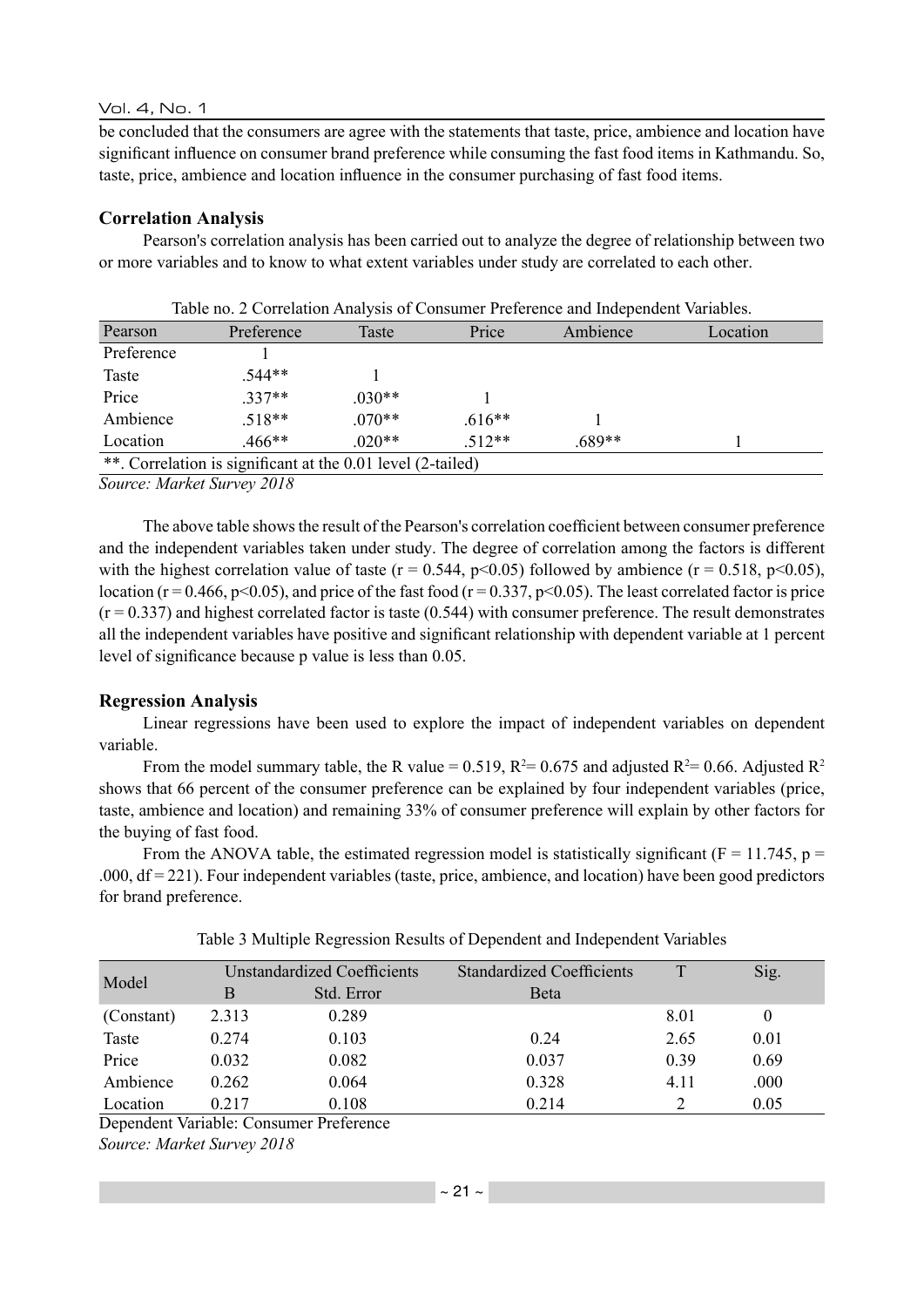Above table shows coefficients value, the higher the beta coefficient is the most important factors that influence for consumer preference. The result shows that there is significant impact of taste on consumer preference because the beta coefficient value is 0.274. It indicates that one unit change in taste will lead to 0.274 unit of change in consumer preference. Ambience also has significant impact on consumer preference. The beta coefficient value of ambience is 0.262. It indicates that one unit change in ambience will lead to 0.262 unit of change in consumer preference. Similarly, location also has significant impact on consumer preference with the beta coefficient value of 0.217. It indicates that one unit change in location will lead to 0.217 unit of change in consumer preference for fast food items selection. But there is no significant impact of price has consumer preference which has only 0.032 beta coefficient value. It also indicates that one unit change in price will lead to 0.032 unit of change in consumer preference.

The result of above table shows the factors influencing consumer preference of fast food items of the respondents taken under study is accordingly with taste, price, ambience, and location.

## **Conclusion**

The main objective of this research is to investigate the underlying factors that determine the consumer preference of fast food items. The primary focus was to analyze the relationship and the impact of four dependent variables under the study with the consumer preference of fast food items in the Kathmandu valley which is the dependent variable under the study. The collected information 226 respondents by using structured questionnaire were analyzed though frequency distribution, descriptive analysis, correlation analysis and regression analysis using SPSS 20 software.

The analysis of the primary data displays that among taste, price, ambience and location. Taste has the dominant impact on consumer preference for the fast food they consume. In addition, consumers are more cautious about the taste of fast food while consuming the fast food.

According to the Pearson correlation results, there is high correlation between taste and consumer preference in the buying of the fast food. Secondly, ambience has high correlation with the consumer preference. Location is another factor high correlation with the consumer preference. The least correlated factor is price of the fast food. The respondents are least concerned about the price for consuming the fast food.

This study used multiple regression analysis to test the effects of four independent variables (taste, price, ambience and location) on the consumer preference for consuming the fast food items. Out of four independent variables, taste, ambience and location significantly influence on the consumer preference of fast food items. The leading factor is taste, followed by ambience and location of the fast food. However, in this study, price factor do not have significant influence on consumer's preference.

The conclusion drawn by the researchers is the study has major opinions of the consumers and the consumer preference is greatly influenced by the taste of the fast food items, attractive and comfortable ambience to consumer the fast food and accessible location to consume the fast food. The remaining factor i.e. price of the fast food tends to have less influence on consumer preference.

#### **Managerial Implications**

This study has evidenced that taste has been one of the important factors to influence the consumer preference of fast food items. Ambience is another factor that has influence the consumer preference of fast food items. Accessible location is the last factor that has a positive relationship with consumer preferences.

In this context of Nepal, there has not been much research conducted in this area. Hence, more indepth study should be conducted related to this topic. Fast food market in Nepal is constantly evolving which means new consumer are emerging. Therefore, future research can be conducted with a larger sample that can bring more accuracy in data analysis.

This study provides some significant knowledge and information to the fast food restaurant business people and distributors to focus more on taste of the fast food, ambience and accessible location of the fast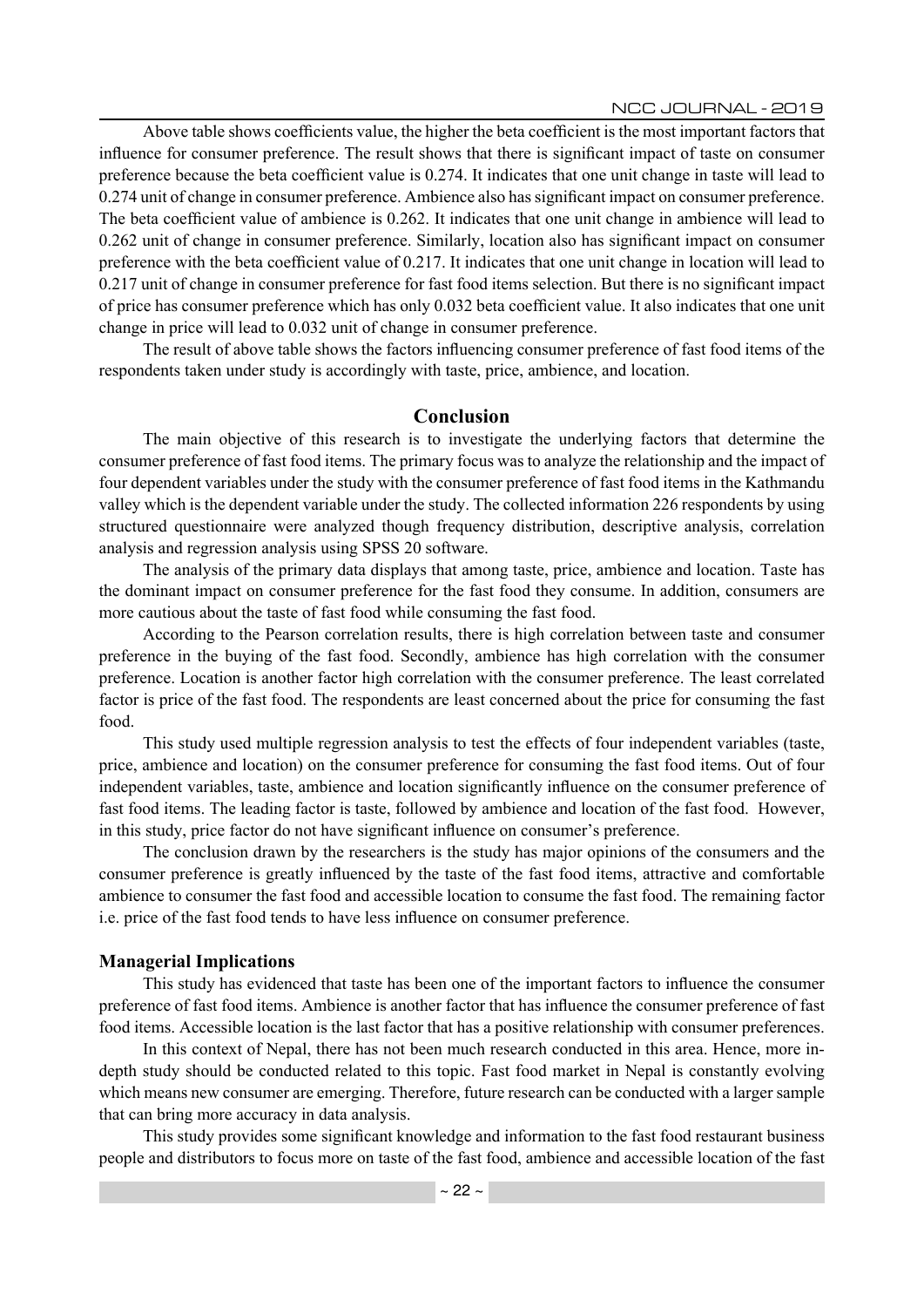food in Nepal. The study unveils that fast food producer and manufacturer should be carefully re-think its strategy when producing and distributing fast food items and focuses more on taste of the fast food, proper ambience and accessible location to consume the fast food.

# **References**

- Akhter, M. (2017). Consumer Attitude toward Fast Food Consumption: A Study on University Students in Dhaka City. *Asian Journal of Humanity, Art and Literature, 4*.
- Akkucuk, U., & Nooshabadi, J. E. (2016). The Impact of Brands on Consumer Buying Behavior: An Empirical Study On Smartphone Buyers. *Journal of Research in Business & Social Science, 5* (4), 1-16.
- Ashraf, M., Akhtar, S., & Noor, S. (2014). Consumer behavior in fast food marketing in Bangladesh: a case study. *Developing Country Studies, 4* (9), 34-46.
- Blackwell, R. D., Miniard, P. W., & Engel, J. F. (2005). *Consumer Behavior.* Thomson South-Western,Boston: South-Western College Pub.
- Comer, J. C., & Wikle, T. A. (2008). Worldwide Diffusion of the Cellular Telephone. *The Professional Geographer, 60* (2), 252-269.
- Das, D. (2012). An empirical study of factors influencing buying behaviour of youth consumers towards mobile handsets: A case study in coastal distrcts of Odisha. *Asian Journal of Research in Business Economics and Management, 2* (4), 68-82.
- Dean, A. M., Mei, W. O., & White, C. J. (1999). Analysing service quality in the hospitality industry. *Managing Service Quality:An International Journal, 9* (2), 136-143.
- Deivanai, D. (2016). Factors influencing to Preference of Fast Food Restaurants. *IOSR Journal of Business and Management, 18* (6), 20-25.
- Dorsch, M. J., Grove, S. J., & Darden, W. R. (2000). Consumer Intentions to use a service
- Guleria, D. (2015). A study of consumer preference for smartphone: A case os Solan town of Himachal Pradesh. *International Journal of Management Research & Review, 5* (3), 193-200.
- Hussey, R., & Collis, J. (2003). *Business Research: A Practical Guide for Undergraduate and Postgraduate Students.* Houndmills, Basingstoke, Hampshire: Palgrave Macmillan.
- Joseph, B., & Khannal, V. (2011). A comparative study of buying behavior of mobile phones among rural,semirural and urban teenagers of Nepal. *Asian Journal of Management Research, 2* (1), 35-48.
- Joshi, S., Jog, Y., Chirputkar, A., Shrivastava, N., & Doshi, R. (2016). Factors Affecting Smartphone Purchase among Indian Youth: A Descriptive Analysis. *Indian Journal of Science & Technology, 9* (15),  $1 - 10$ .
- Karthikeyan, P. (2011). A study on brand preference of mobile phone customers with reference to erode city. *International Journal of Research in Commerce, 1* (7), 66-77.
- Kaynak, E., Aksoy, S., & Kucukemiroglu, O. (1996). Consumer Preferences for Fast Food Outlets in a Developing Country. *Journal of Euromarketing, 5* (4).
- Kharel, U. (2015, October). Why fast food?
- Kotler, P. (2004). *Ten Deadly Marketing Sins: Signs and Solutions.* Hoboken(NJ): John Wiley & Sons.
- Kotler, P., & Armstrong, G. (2008). *Principles of Marketing* (12 ed.). Boston: Prentice Hall.

Kotler, P., & Armstrong, G. (2012). *Principles of Marketing* (14 ed.). England: Pearson Education Limited.

- Kumar, D., & Radhika, S. (2013). A study on customers preference towards fast foods with references to Coimbatore city. *2* (11).
- Liu, Y., & Jang, S. (2009). Perceptions of Chinese restaurants in the U.S.: What affects customer satisfaction and behavioral intentions. *International Journal of Hospitality Management, 28*, 338-348.
- Malasi, J. M. (2012). Influence of Product Attributes on Mobile Phone preference among university students: A Case of Undergraduate students. *International Journal of Academic Research in Economics*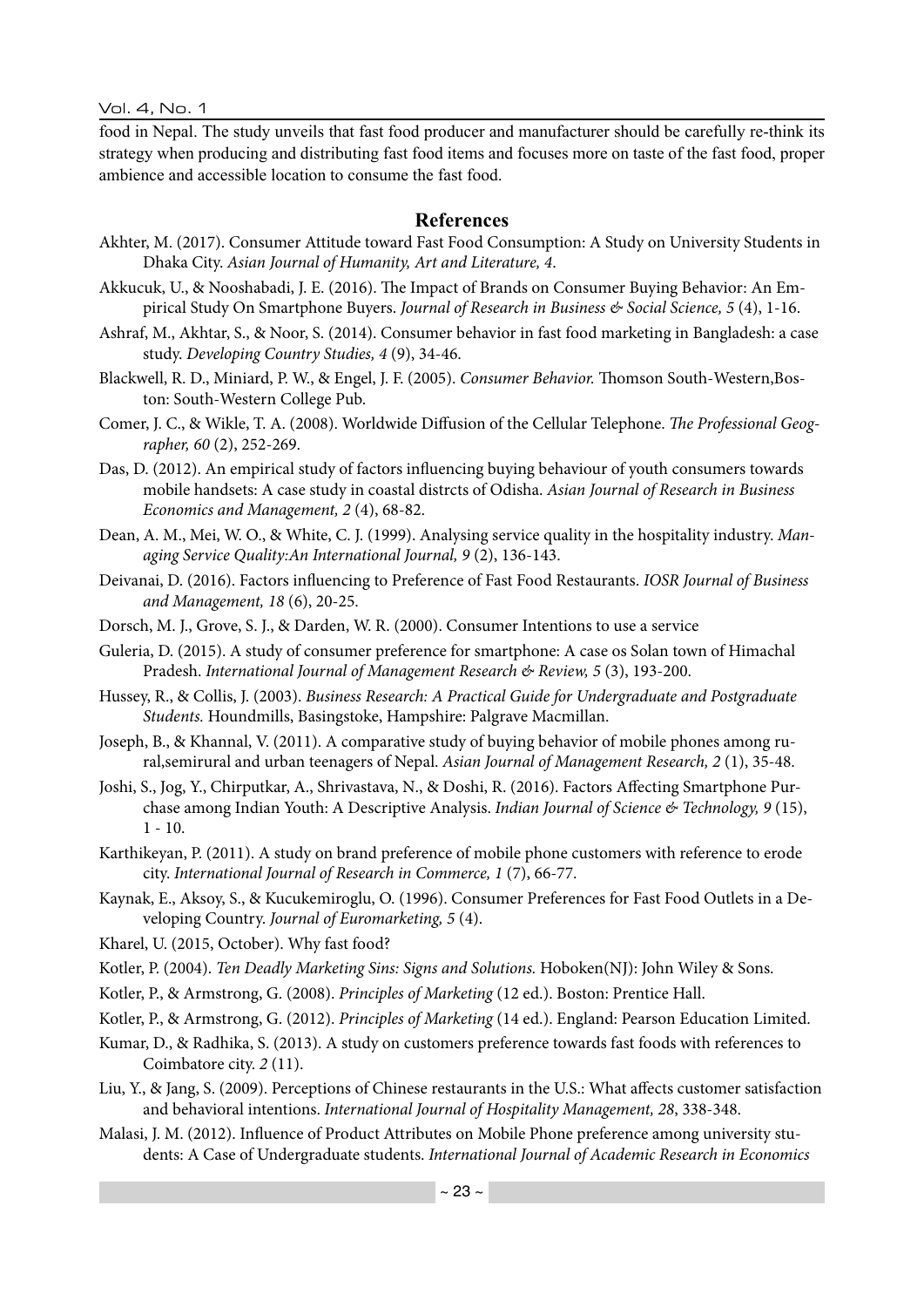*and Management Sciences, 1* (6), 10-16.

- Malviya, S., Saluja, M. S., & Thakur , A. S. (2013). A Study on the Factors Influencing Consumer's Purchase Decision towards Smartphones in Indore. *International Journal of Advance Research in Computer Science and Management Studies, 1* (6), 14-21.
- Mohan, A. (2014). *Consumer behaviour towards smartphone industry in Indian market.* Dublin Business School.
- Monteiro, P. A. (2000). *FACTORS THAT INFLUENCE THE DECISION OF PATRONS TO DINE AT.*
- Nagle, T. T., & Holden, R. K. (2002). *Strategy and Tactics of Pricing: A Guide to Profitable Decision Making.*
- Nagle, T. T., & Holden, R. K. (2002). *The Strategy and Tactics of Pricing: A Guide to Profitable Decision Making* (3 ed.). Boston: Prentice Hall.
- Nazir, I., Nasir, A., Ahmed, M. A., Zafar, H., & Zahid, Z. (2014). Impact of Different Determinants on Customer's Satisfaction Level (A case of Fast Food Restaurant). *International Journal of Business and Management Invention, 3* (9), 32-40.
- Nguyen, N., & Leblanc, G. (2002). Contact personnel, physical environment and the perceived corporate image of intangible services by new clients. *International Journal of Service Industry Management, 13* (3), 242-262.
- Pakola, J., Marjukka, P., Svento, R., & Karjaluoto, H. (2003). An Investigation of Consumer Behavior in Mobile Phone Markets in Finland. *Submission to 32nd EMAC Conference, Track:New Technologies and E-Marketing*, (pp. 1-7). Scotland.
- Phan, T. A., & Nguyen, T. H. (2016). An Analysis of Factors Impact on Customer Satisfaction in Vietnam Restaurants: Case of Fast Food Restaurants. *International Journal of Business and Management Review, 4* (6), 1-17.
- Platania, M., & Privitera, D. (2006). "Typical products and consumer preferences: the "soppressata" case". *British Food Journal, 108* (5), 385 - 395.
- Powers, M., Scheule, B., Israeli, A., & Gordon, K. L. (2016). College students' health attitudes, perceptions of restaurant menu items, and purchase intentions. *Journal of Foodservice Business Research, 20* (4).
- Rahim, A., Safin, S. Z., Kheng, L. K., Abas, N., & Ali, S. M. (2016). Factors Influencing Purchasing Intention of Smartphone among University Students. *Procedia Economics and Finance, 37*, 245-253.
- Rapurohit, R. S., & Vasita, D. M. (2011). Consumer Preferences and satisfaction towards various mobile phone service providers. *Gurukul Business review, 7*, 1-11.
- Saif, N., Razzaq, N., Amad, M., & Gul, S. (2012). Factors Affecting Consumers' Choice of Mobile Phone Selection in Pakistan. *European Journal of Business and Management, 4* (12), 16-26.
- Sata, M. (2013). Consumer Buying Behavior of Mobile Phone Devices. *Journal of Marketing and Consumer Research - An Open Access International Journal, 2*, 8-14.
- Sethi, A., & Chandel, A. (2015). Consumer Buying Preference Towards Entry Level Smartphone. *International Journal of Applied Business and Economic Research, 13* (3), 1173-1189.
- Singh, K. G. (2012). Customer Preferences and Satisfaction towards Mobile Phone-The Case of Selected District of Punjab. *Asian Journal of Research Marketing, 1* (4), 16-31.
- Sternthal, B., & Craig, S. C. (1982). *Consumer Behavior: An Information Processing Perspective.* Prentice Hall.
- Subramanyam , D., & Venkateswarlu, M. (2012). Factors Influencing Buyer Behaviour of Mobile Phone Buyers in Kadapa District. *Indian Journal of Research, 1* (11), 3-5.
- Suki, N. M. (2013). Students' demand for smartphones: Structural relationships of product features, brand name, product price and social influence. *Campus-Wide Information Systems, 30* (4), 236-248.
- Vidya, P. & Vasanthi, S. (2014). Factors Influencing Consumers in the Selection of Fast Food Retail Outlets–a Study With Special Reference to Consumers in Coimbatore City. *INDIAN JOURNAL OF APPLIED RESEARCH, 4* (7).